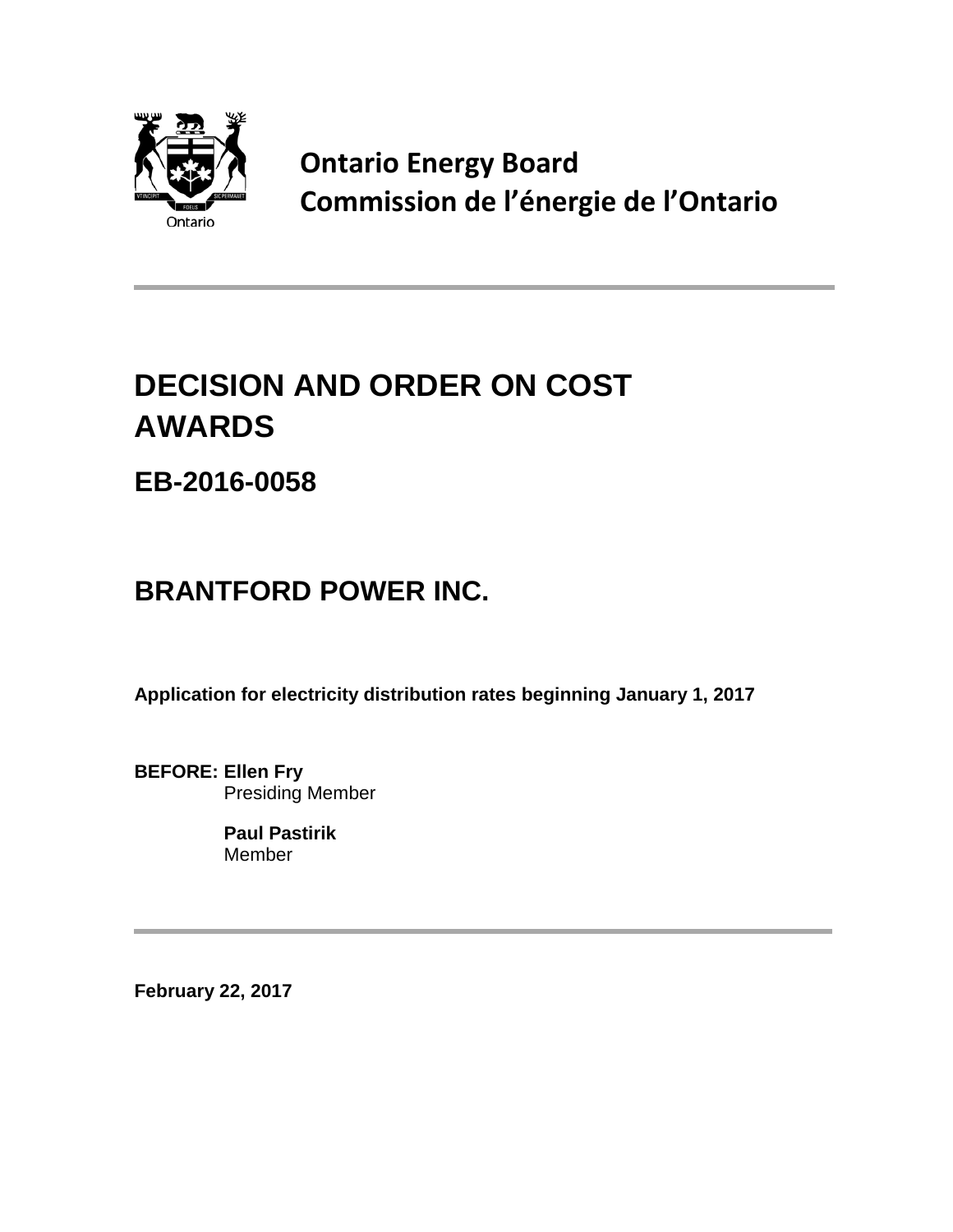#### **INTRODUCTION AND SUMMARY**

Brantford Power Inc. (Brantford Power) filed a complete cost of service application with the Ontario Energy Board (OEB) on May 4, 2016 under section 78 of the *Ontario Energy Board Act*, *1998*, S.O. 1998, c. 15, (Schedule B), seeking approval for changes to the rates that Brantford Power charges for electricity distribution, to be effective January 1, 2017.

The OEB granted Energy Probe Research Foundation (Energy Probe), School Energy Coalition (SEC) and Vulnerable Energy Consumers Coalition (VECC) intervenor status and cost award eligibility.

On November 24, 2016, the OEB issued its Decision and Order, in which it set out the process for intervenors to file their cost claims, for Brantford Power to object to the claims and for intervenors to respond to any objections raised by Brantford Power.

The OEB received cost claims from Energy Probe, SEC and VECC. No objections were filed by Brantford Power.

## **OEB Findings**

The OEB has reviewed the claims filed by Energy Probe, SEC, and VECC to ensure that they are compliant with the OEB's *Practice Direction on Cost Awards*.

The claim of Energy Probe requires a minor reduction to correct an error in the HST calculation for accommodation.

The OEB notes that SEC claimed 5.8 hours of settlement proposal preparation for Mark Rubenstein at an hourly rate of \$230/hour for work done after September 2016. SEC stated in its letter that "Mr. Rubenstein has six years' experience working fulltime on OEB matters, but not all of it has been as a lawyer. The first year was as a student-atlaw, from September 2010 to September 2011, as an employee of our firm. During that time, he had substantial carriage of many matters, and worked in the manner of a junior lawyer on a number of other matters. All of it was OEB work."

Based on the OEB Registrar's letter dated February 10, 2017, the OEB has adjusted Mr. Rubenstein's hourly rate down to \$170/hr for work done after September 2016. This reduces SEC's total claim to \$11,295.48.